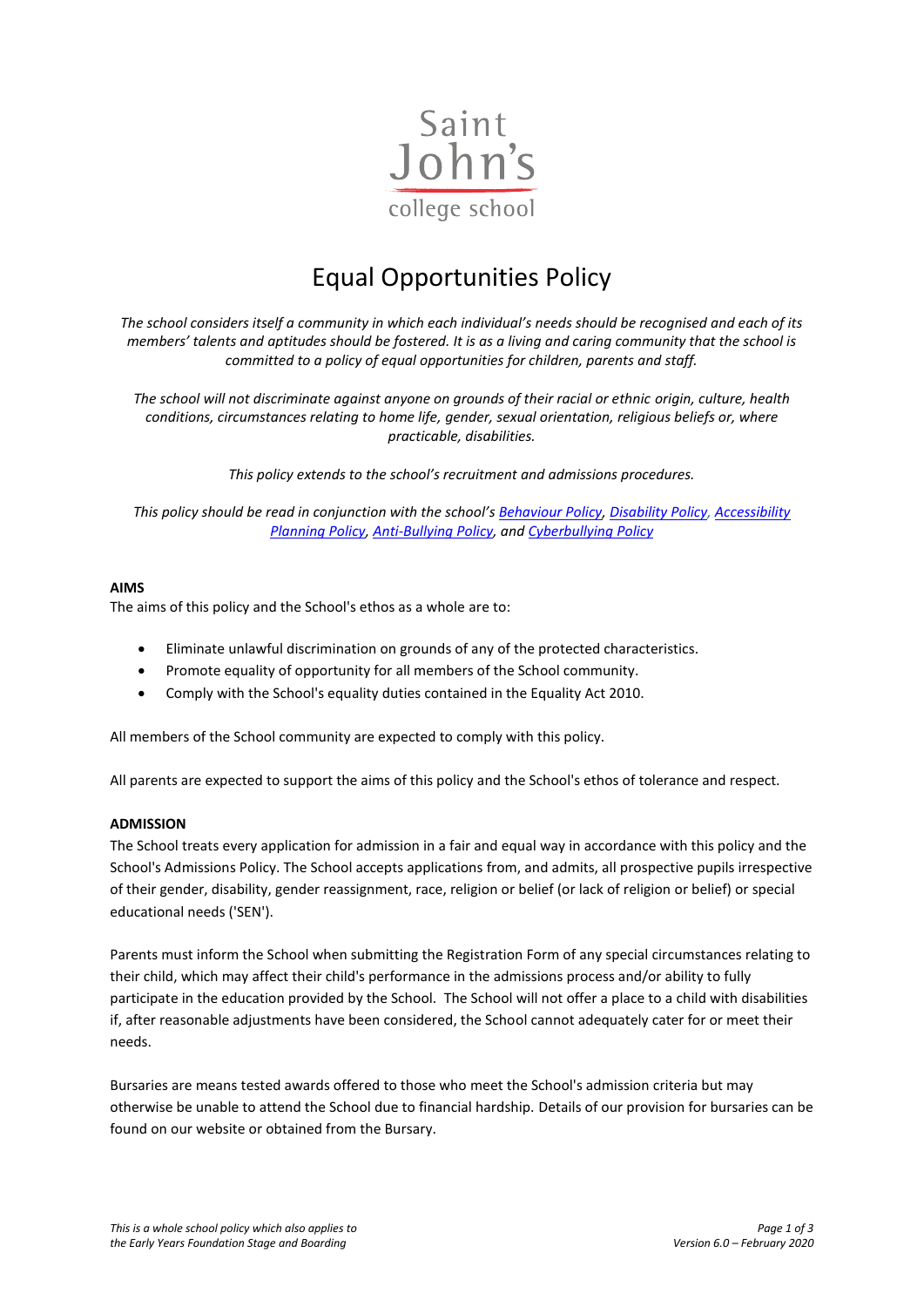## **EDUCATIONAL SERVICES**

The School affords all pupils access to educational provision including all benefits, services and facilities, irrespective of any protected characteristic (subject to our reasonable adjustments duty and considerations of safety and welfare). The School will not discriminate against a pupil on the grounds of any protected characteristic by excluding them or subjecting them to any other detriment.

The School will:

- Treat all members of the School community with respect and dignity and seek to provide a positive working and learning environment free from discrimination
- Endeavour to meet the needs of all children and ensure that there is no unlawful discrimination on the grounds of any protected characteristics
- Ensure that pupils with English as an additional language and pupils with an Education Health Care Plan receive necessary educational and welfare support
- Monitor the admission and progress of pupils from different backgrounds
- Challenge inappropriate discriminatory behaviour by pupils and staff
- Offer all pupils access to all areas of the curriculum and a full range of extra-curricular activities
- Work with parents and external agencies where appropriate to combat and prevent discrimination in School
- Ensure that it reviews, monitors and evaluates the effectiveness of inclusive policies and practices
- Use the curriculum, assemblies and PSHEE to:
	- o Promote tolerance of and respect for each other, paying particular regard to the protected characteristics set out in the Equality Act 2010.
	- o Promote positive images and role models to avoid prejudice and raise awareness of related issues.

The School recognises that discrimination may be direct, indirect, or arising from disability whether or not it was intentional. Harassment and bullying in all its forms is unacceptable and will be dealt with in accordance with the School's Behaviour and Anti-bullying policies.

#### **RELIGIOUS BELIEF**

The School is inclusive and welcomes and respects the rights and freedoms of individuals from other religions and faiths (or with no religion or faith) subject to considerations of safety and welfare and the rights and freedoms of other members of the School community.

The governing body, through the senior leadership team, actively promotes the fundamental British values of democracy, the rule of law, individual liberty and mutual respect and tolerance of those with different faiths and beliefs.

#### **REQUESTS FOR VARIATION IN THE SCHOOL UNIFORM**

All pupils are required to wear a uniform. The Head will consider requests from parents and pupils for variations in the uniform for reasons related to disability, gender reassignment and/or on religious grounds provided they are consistent with the School's policy on health and safety and it is reasonable in all the circumstances including in light of the School's obligations under the Equality Act 2010.

#### **REASONABLE ADJUSTMENTS FOR PUPILS WITH DISABILITY**

The School has an ongoing duty to make reasonable adjustments for pupils with a disability to ensure they do not suffer a substantial disadvantage in comparison with other pupils.